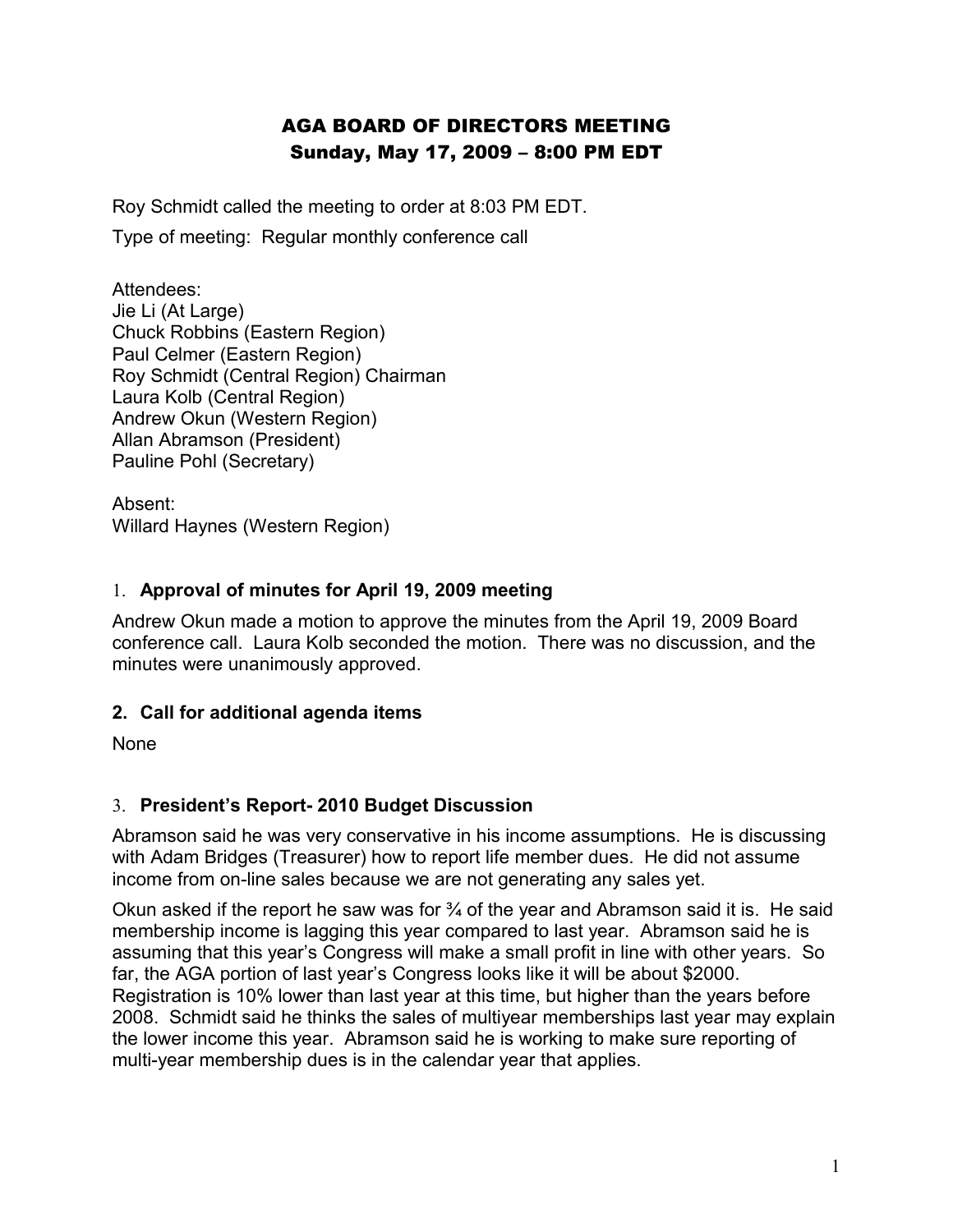On expense side, Abramson has been looking for areas to cut. The official travel budget has not been spent lately and he would like to do away with it. The insurance expense is new and will be carried over year-to-year. The legal budget has been reduced, because he does not expect to need much in the way of legal advice this year. He proposed reducing the Board's discretionary money. Schmidt said \$0 would be okay for this year, but he probably will need some in other years.

Okun asked why \$1500 is required for telephone service. Abramson explained the money is to pay for the conference calls. Tokens are used by Mary Laird to ride the subway to check the post office box. Administration covers her time and expenses.

Abramson said he plans to have a less expensive annual report this year. It will be posted online, and people can print out their own copies if they want them.

Okun asked about IMSA dues of \$5000. Abramson said it will probably be less than that this year. If it costs \$5000 every four years, he will start prorating the item in the budget.

Chris Garlock has adjusted the e-journal budget slightly. There appears to be a duplicate entry for postage that appears in the yearbook and the e-journal categories.

Abramson said the yearbook is expensive and although people like it, we may not be able to afford it. Robbins said the yearbook is very late this year, as the 2008 yearbook hasn't been delivered and 2009 is almost half over. Robbins suggested that maybe it's too much for one person to be responsible for both the yearbook and the e-journal. Abramson said he does get complaints about the lateness of the yearbook. Abramson said he will invite Chris Garlock to join next month's conference call to discuss the yearbook and the e-journal.

The database costs are for data entry for membership data.

Abramson said that up until now as a policy, tournaments have not been financed by the AGA in their budget. Abramson is asking the Board to consider funding tournaments at least while the Ing Foundation is not contributing. If the AGA doesn't provide funding, professionals might not participate in the Master's Tournament and the Redmond Cup may disappear.

Robbins said he wouldn't mind funding youth events like the Redmond Cup, the Youth Championship, and the High School Honor Society, but is opposed to funding the Master's Tournament. Celmer said he doesn't mind funding the Master's Tournament, because he wants to continue to attract the top players. Abramson asked Jie Li if he had an idea what level of prize money would be required to attract the top players. He said \$1500 for first prize and something for second and third would be required to get any significant level of participation. Celmer suggested having the AGA match funding that is raised from other sources, either from individuals or vendors. That way, we will discover how important the Master's Tournament is to our members. If people care a lot it will be well funded, and it may disappear if there isn't interest in supporting it.

The equipment budget is for computers, which are purchased as needed. Robbins said computers shouldn't be under the equipment budget, bur rather under supplies and the storage expense should be \$500 rather than \$1000.